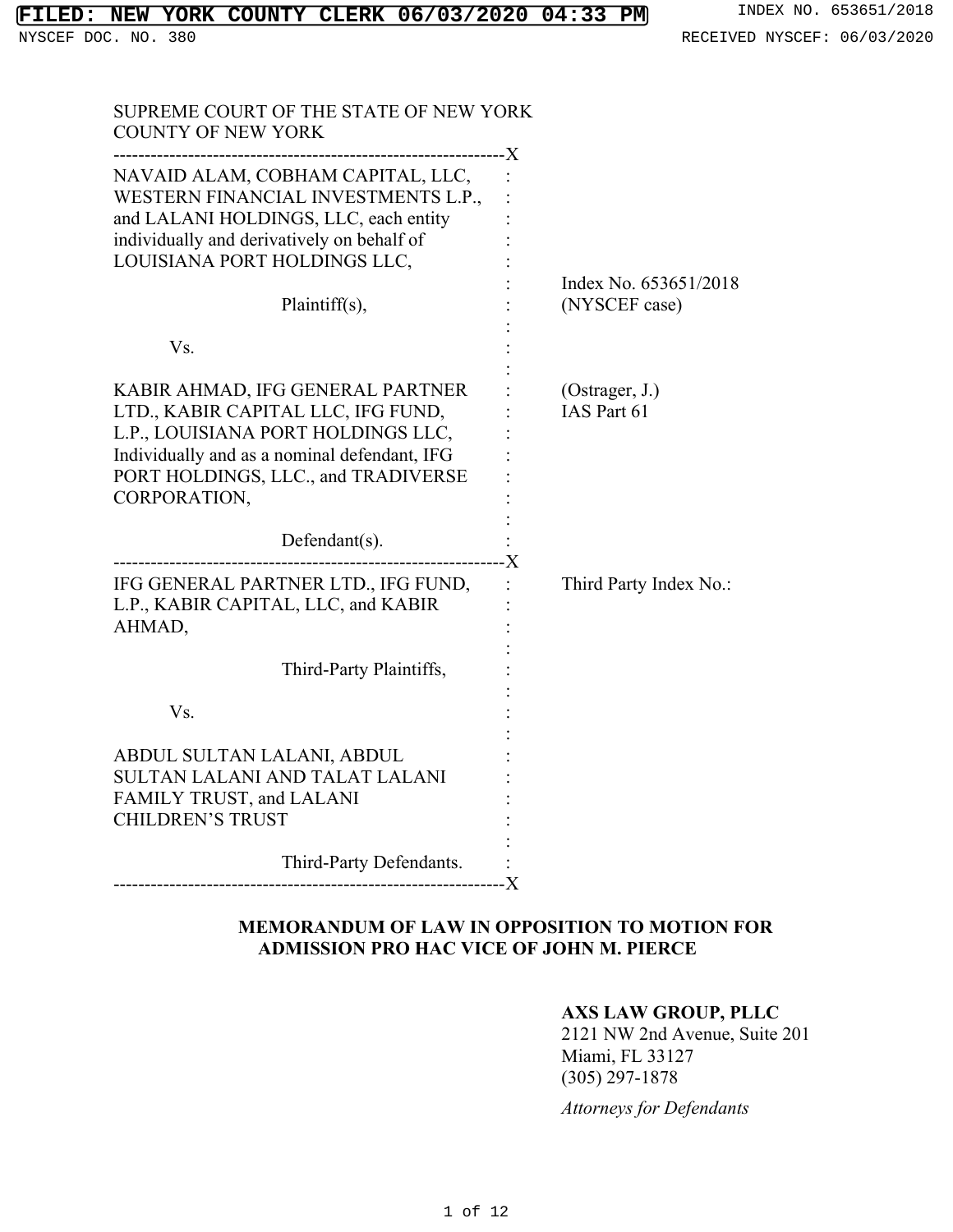# **TABLE OF CONTENTS**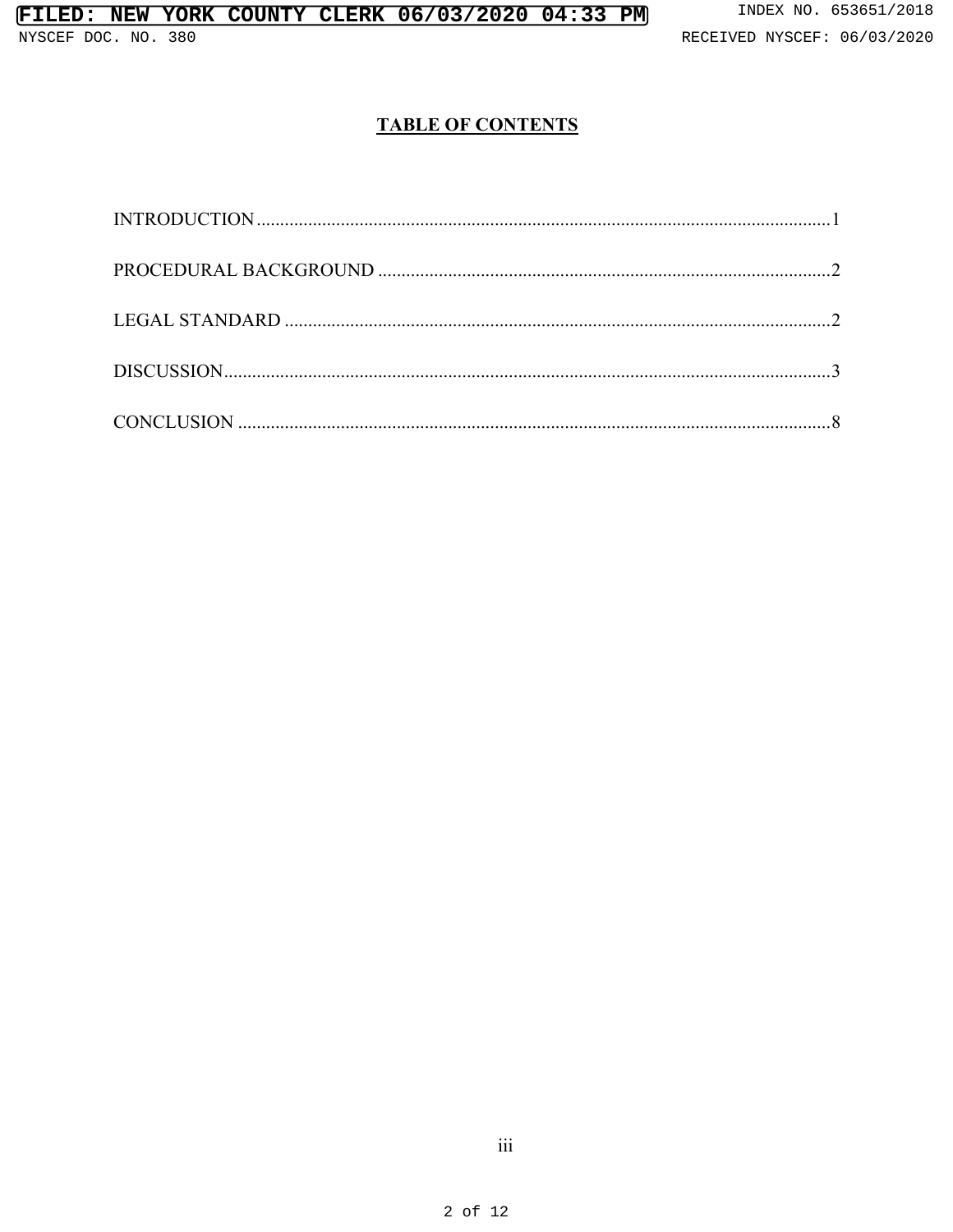# **TABLE OF AUTHORITIES**

## **Cases**

| 18 Int'l Ltd. v Interstate Exp., Inc.,                                           |
|----------------------------------------------------------------------------------|
| Jemzura v McCue,                                                                 |
| Law Offices of Bruce J. Chasan, LLC v Pierce Bainbridge Beck Price & Hecht, LLP, |
| Neal v Ecolab Inc.,                                                              |
| Slate Advance LLC v Pierce Bainbridge Beck Price & Hecht L.L.P.,                 |
| Spivak v Sachs,                                                                  |
| West Coast Business Capital, LLC v Pierce Bainbridge Beck Price & Hecht LLP,     |
| <b>Statutes</b>                                                                  |
|                                                                                  |
|                                                                                  |
|                                                                                  |
|                                                                                  |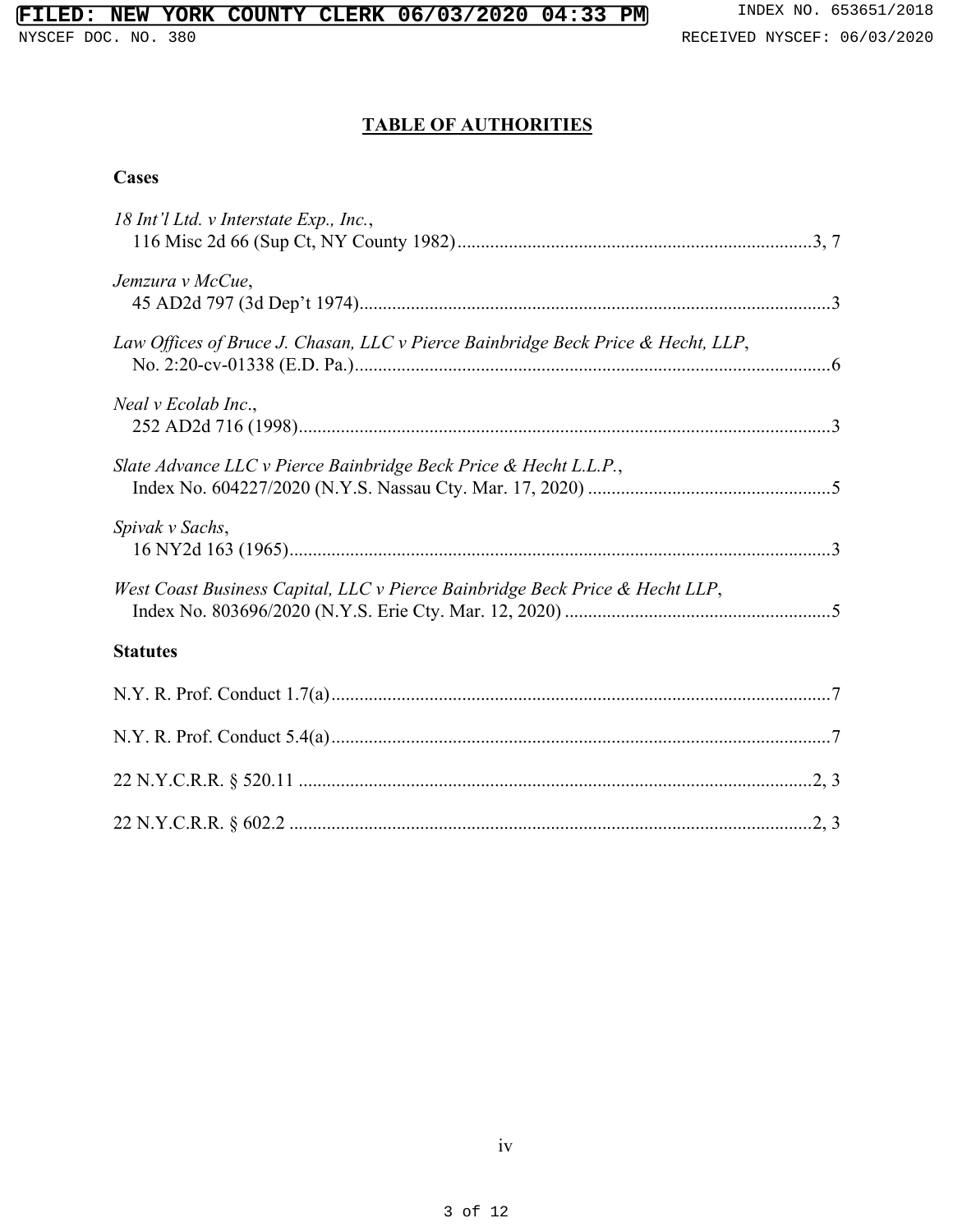Defendants respectfully submit this Memorandum of Law in opposition to the motion for admission *pro hac vice* of John M. Pierce (NYSCEF Doc. No. 374; the "Motion" or "Mot.").<sup>1</sup>

### **INTRODUCTION**

Defendants are conscious that opposing a motion for an attorney to appear *pro hac vice* in a discrete action should only be done under extraordinary circumstances. However, Defendants have serious concerns about the circumstances surrounding the motion for John M. Pierce to appear *pro hac vice* in this matter and Mr. Pierce's ability to abide by New York's ethical rules. Defendants' concerns center around the manner in which Mr. Pierce has operated his law firm, Pierce Bainbridge Beck Price & Hecht LLP ("Pierce Bainbridge"), that has led to multiple lawsuits and numerous liens filed against the assets of the firm including, on information and belief, any recovery received from the instant action.

These liens and actions provide Mr. Pierce with an economic motivation that may be not only contrary to his clients' interests, but may also cause Mr. Pierce to take positions in this action that could unnecessarily prolong and complicate the case as he seeks a recovery to help defend his own lawsuits and to repay his personal debts and that of his firm. In fact, Mr. Pierce's own former partner has publicly alleged that Mr. Pierce intentionally inflated the value of his cases to these lenders in order to secure their loans. It is clear that the present case is likely one of those subject to Mr. Pierce's misrepresentations because Pierce Bainbridge itself argued that the mere possibility that Defendants' counsel could gain any information concerning said valuation from Mr. Pierce's

<sup>&</sup>lt;sup>1</sup> The Notice of Motion seeking pro hac vice admission of John M. Pierce was filed on May 22, 2020 with a June 8, 2020 return date. (*See* Mot.) Shortly after filing, it appeared that the Motion was administratively rejected. Defendants monitored the status of the motion and when it appeared that the rejection was remedied, and a Motion Sequence Number assigned, Defendants filed this opposition on the same day.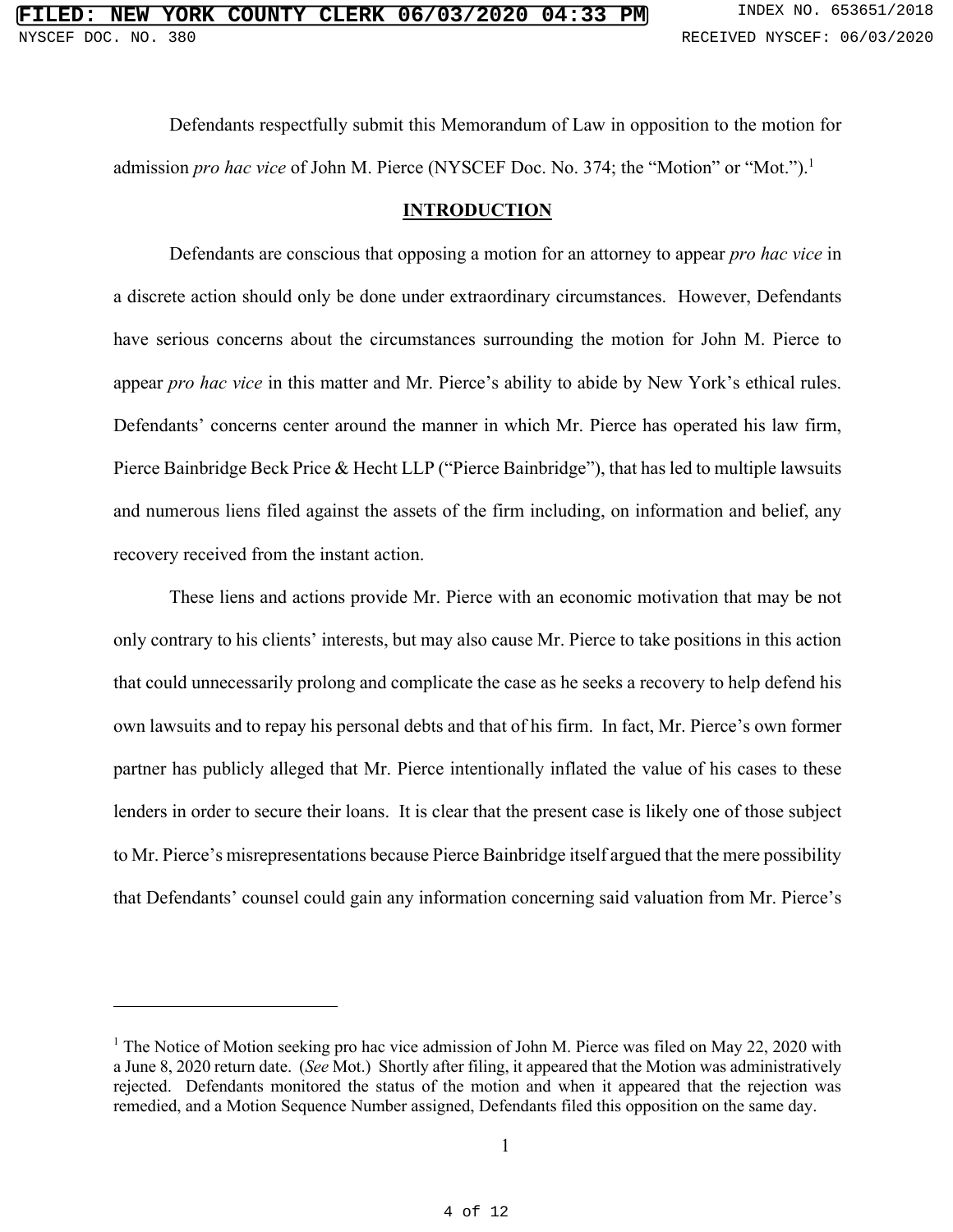former partner was sufficient to justify disqualifying that counsel, an issue that the Court itself noted was one of first impression.

For the reasons provided below, Defendants respectfully must oppose Plaintiff's motion for Mr. Pierce's admission *pro hac vice*.

### **PROCEDURAL BACKGROUND**

Plaintiffs filed the original complaint in this action on July 20, 2018, with the representation of Pierce Bainbridge. (*See* NYSCEF Doc. No. 1.) Plaintiffs moved to disqualify Defendants' counsel, Law Office of Neal Brickman, P.C., on January 2, 2020, a motion that the Court granted, citing, in part, New York Rules of Professional Conduct and the court's discretion in reviewing a motion for disqualification. (NYSCEF Doc. No. 344 at 4-5.) On May 4, 2020, four Pierce Bainbridge attorneys who had appeared for Plaintiffs in this action filed motions to withdraw as counsel. (*See* NYSCEF Doc. Nos. 345 (motion of David L. Hecht to withdraw as counsel); 348 (motion of Michael Eggenberger to withdraw as counsel); 351 (motion of Michael Pomerantz to withdraw as counsel); 355 (motion of Andrew Wolinsky to withdraw as counsel).) Thereafter, on May 22, 2020, Mr. Pierce moved for admission to this Court *pro hac vice* pursuant to 22 N.Y.C.R.R. §§ 520.11 and 602.2 to appear and participate in this action on behalf of Plaintiffs and Counterclaim-Defendants Navaid Alam, Cobham Capital, LLC, Western Financial Investments L.P., and Lalani Holdings, LLC. (*See* NYSCEF Doc. No. 376, the "Pierce Affidavit" or "Pierce Aff.")

### **LEGAL STANDARD**

Pursuant to New York Rules of Practice, "[a]n attorney and counselor at law . . . from another state . . . may be admitted *pro hac vice* to participate in the trial or argument of a particular cause in which the attorney may be employed, upon application to and in the discretion of the court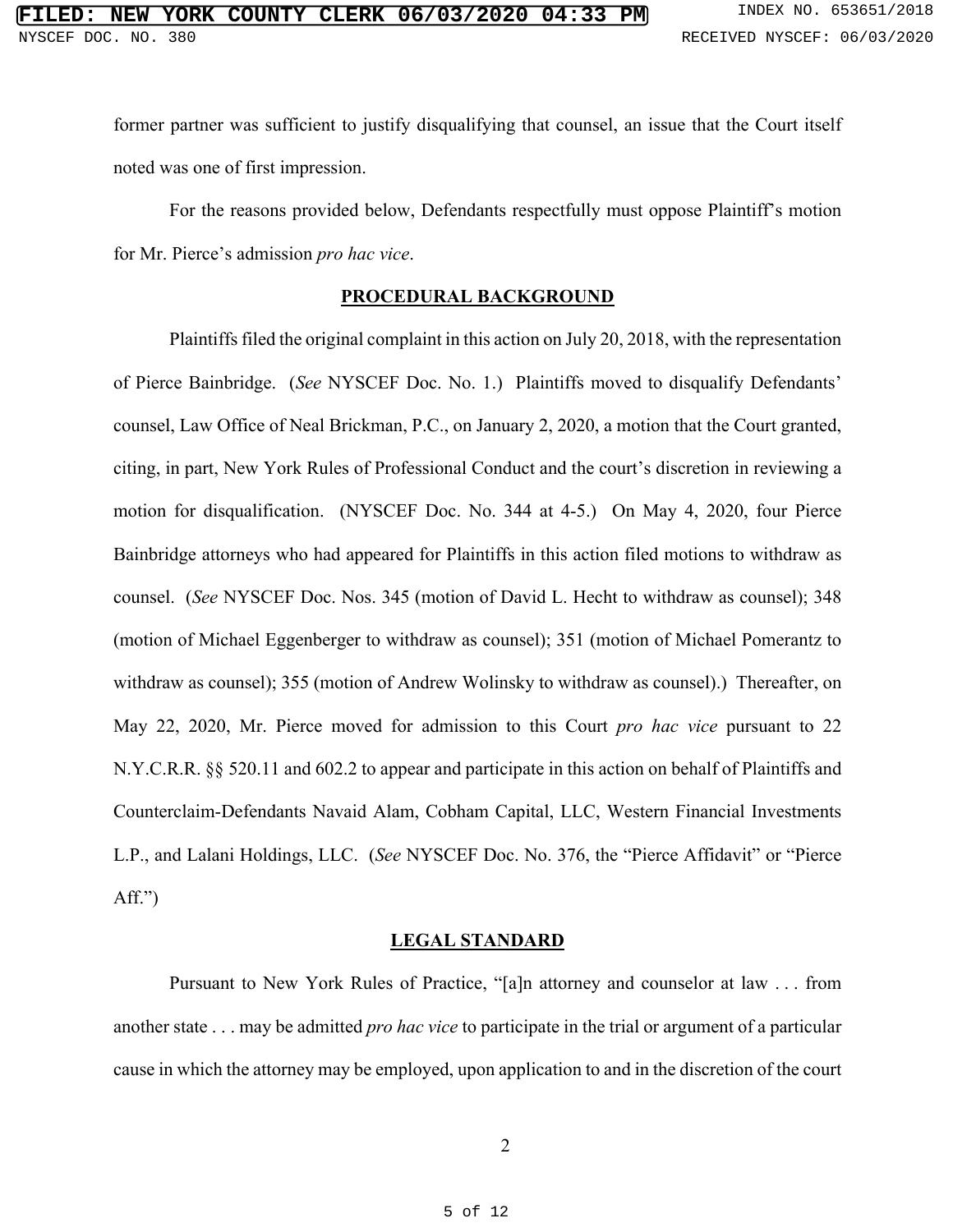in which the cause is pending." 22 N.Y.C.R.R. § 602.2(a); *see also* 22 N.Y.C.R.R. § 520.11(a). To be admitted to practice *pro hac vice*, an attorney is required to "be familiar with and . . . comply with the standards of professional conduct imposed upon members of the New York bar, including the rules of court governing the conduct of attorneys and the Rules of Professional Conduct." 22 N.Y.C.R.R. § 520.11(e). "The purpose of [the] prohibition against the practice of law by one who is not a duly licensed New York attorney is to protect citizens against the dangers of legal representation and advice given by those not trained, examined and licensed for such work." *18 Int'l Ltd. v Interstate Exp., Inc.*, 116 Misc 2d 66, 67 (Sup Ct, NY County 1982) (citing *Jemzura v McCue*, 45 AD2d 797 (3d Dep't 1974); *Spivak v Sachs*, 16 NY2d 163 (1965)). By compelling foreign attorneys to move for *pro hac vice* admission, the Court may "ensure that attorneys admitted in New York and practicing law there will practice ethically." *Id.*

The Supreme Court has discretion to review and approve or deny a motion for a foreign attorney's admission *pro hac vice*. *Neal v Ecolab Inc*., 252 AD2d 716, 716 (1998) ("[W]hether an out-of-State attorney should be admitted *pro hac vice* to participate in a particular matter is a determination best left to Supreme Court's discretion[.]") "While *pro hac vice* admission furthers this State's policy favoring representation by counsel of one's own choosing, that policy must be balanced against the interest in promoting judicial efficiency and a trial court's considerable authority to control its courtroom and calendar." *Id.* (internal quotation marks and citations omitted).

#### **DISCUSSION**

Defendants, having become aware of numerous legal actions taken against the law firm of Pierce Bainbridge and Mr. Pierce individually, are compelled to oppose Mr. Pierce's motion for admission *pro hac vice* in this matter in light of various, and serious, ethical concerns. In his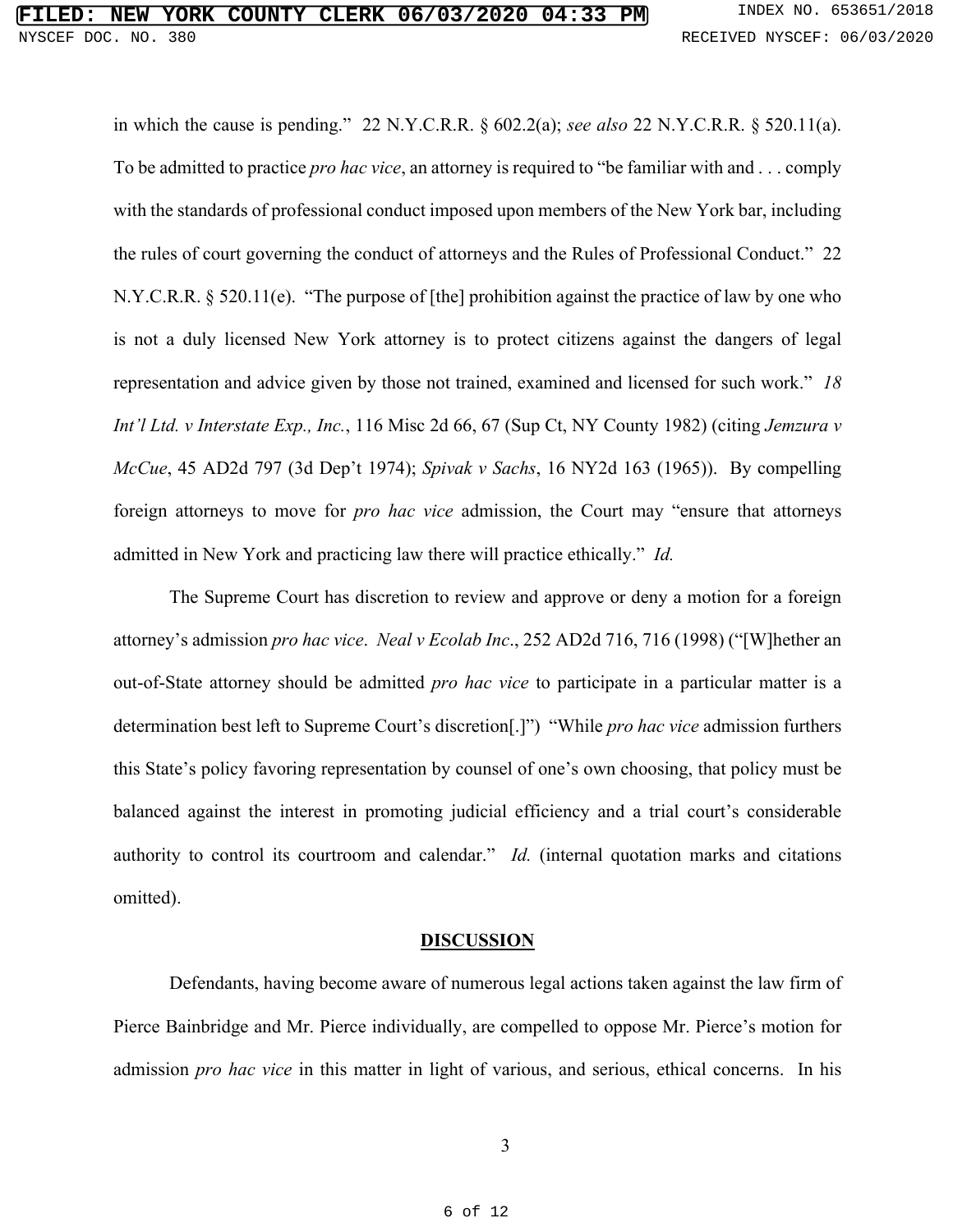affidavit in support of the Motion, Mr. Pierce attests that "I am a member in good standing of all the jurisdictions in which I am admitted to practice" and "I have never been disciplined by any court, and no disciplinary proceedings are pending against me." (Pierce Aff. ¶ 2.) While Defendants do not have sufficient knowledge to contest the veracity of these statements, Defendants have come to learn of various professional and legal actions being taken against Mr. Pierce personally that speak to a practice and pattern of at best questionable and at worst unethical conduct. 2

In March 2020, Mr. Pierce's own firm, Pierce Bainbridge, announced that Mr. Pierce had been placed on an indefinite leave of absence after an internal investigation showed he accepted money from a lender for personal use, guaranteed with certain assets of the firm. (Affirmation of Jeffrey W. Gutchess in Support of Opposition to John M. Pierce's Motion for Pro Hac Vice Admission ("Gutchess Aff."), Ex. A.)<sup>3</sup> Public records reflect that Karish Kapital LLC, which describes itself on social media as providing "fast" cash advances for small and midsize businesses (*see* Gutchess Aff., Ex. B), filed a lien in New York Supreme Court on the assets of the Pierce Bainbridge firm, Mr. Pierce individually, and an entity identified as John M Pierce Enterprises LLC. Indeed, on May 27, 2020, Mr. Pierce filed an affidavit of confession of judgment in Manhattan Supreme Court in which Mr. Pierce confirmed that he and Pierce Bainbridge owed Karish Kapital for all future receivables, which the lender had purchased on February 19, 2020. (Gutchess Aff., Ex. C.) According to the confession of judgment, the value of the receivables is

 $2$  Defendants note that a search for Mr. Pierce in the New York State Unified Court System's Attorney Search directory reveals that John Mark Pierce, was admitted in New York in 2007 (Registration No. 4530549) but notes that his registration status as "Resigned." *See* Attorney Search, New York State Unified Court System (accessed May 28, 2020), http://iapps.courts.state.ny.us/attorney/AttorneySearch.

<sup>&</sup>lt;sup>3</sup> In rejecting the statement issued by a spokesperson of his own firm, Mr. Pierce reportedly stated that his leave was to "seek treatment for substance abuse and other addictive behavior." (Gutchess Aff., Ex. F.)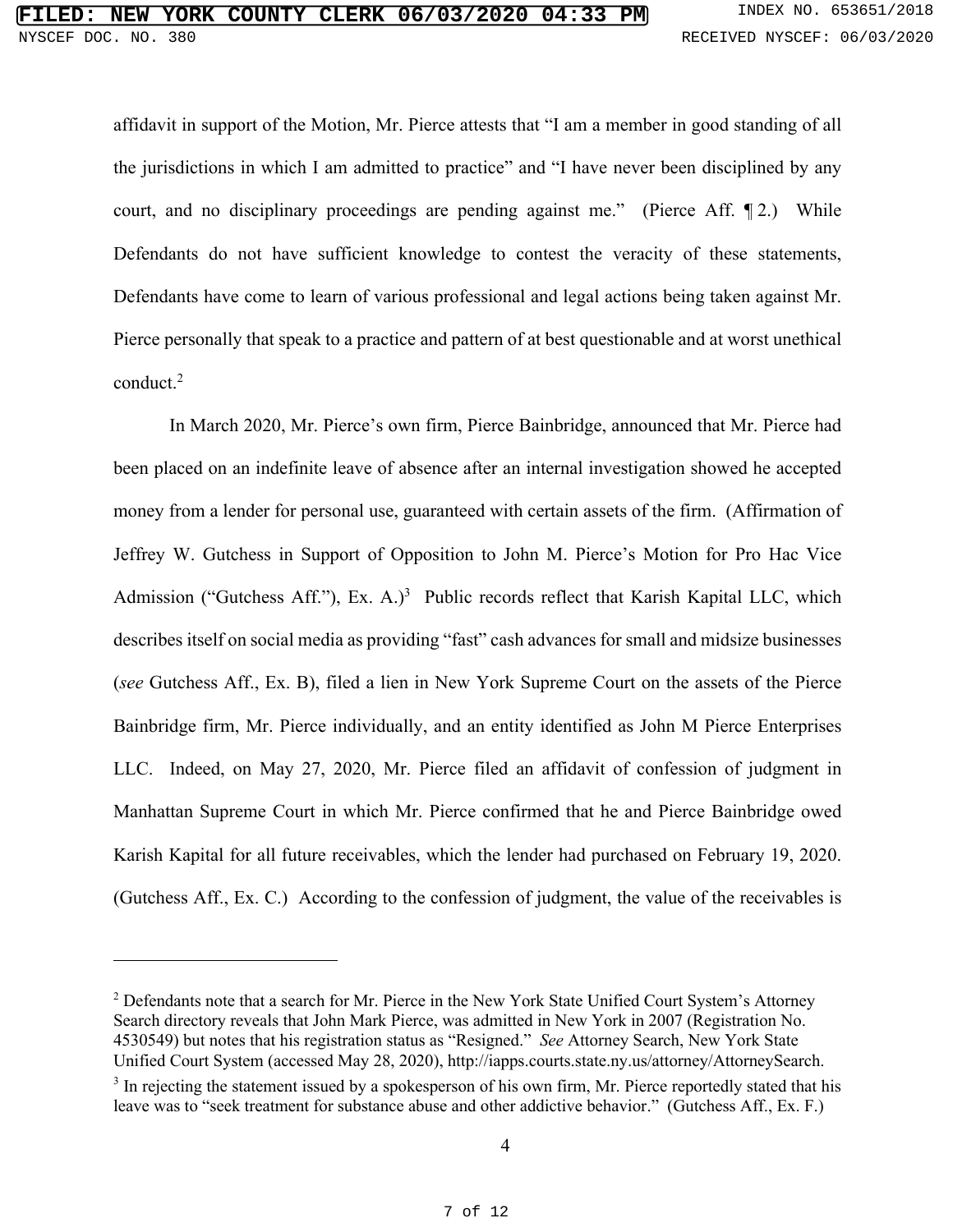\$3.75 million. (*Id*. ¶ 4.) On information and belief, the future receivables securing this confessed unpaid debt appear to include hourly fees and the possibility of a contingency fee arising from the firm's representation of Plaintiffs and Third-Party Defendants in the current action.

Similarly, at least three lawsuits have been filed against Mr. Pierce and Pierce Bainbridge by litigation funders alleging breach of contract stemming from failure to pay contractually agreed upon future receivables of the firm. In a complaint filed on March 12, 2020 in Erie County, West Coast Business Capital, LLC alleged that Pierce Bainbridge and Mr. Pierce, as personal guarantor of the transaction, breached an agreement to pay 25 percent of the firm's daily receivables in exchange for a \$260,000 up front payment by West Coast Business Capital. *See West Coast Business Capital, LLC v Pierce Bainbridge Beck Price & Hecht LLP*, Index No. 803696/2020 (N.Y.S. Erie Cty. Mar. 12, 2020) at NYSCEF Doc. No. 1, ¶¶ 10-16, 23. Mr. Pierce, according to the complaint, is "personally liable for any losses suffered" by the litigation funder as a result of the firm's breach of their contract. *Id.* at ¶ 40. Similarly, on March 17, 2020, Slate Advance LLC filed suit against Mr. Pierce and Pierce Bainbridge in Nassau County, alleging that defendants had breached their agreement to pay \$749,500 in future receivables for an up-front payment of \$500,000. *See Slate Advance LLC v Pierce Bainbridge Beck Price & Hecht L.L.P.*, Index No. 604227/2020 (N.Y.S. Nassau Cty. Mar. 17, 2020) at NYSCEF Doc. No. 1, ¶ 7. As in *West Coast Business Capital*, Mr. Pierce had also personally guaranteed performance of the Slate Advance contract, an agreement that he allegedly breached. *Id.* at ¶¶ 18-19.

A similar suit was filed by Creative Capital Funding LLC in Texas state court on April 24, 2020, alleging damages totalling almost \$225,000 for breach of a funding agreement entered by Mr. Pierce and his firm. (*See* Gutchess Aff., Ex. D.) Recently, one of Pierce Bainbridge's litigation funders, Virage Capital Management, moved to intervene in this action, alleging that as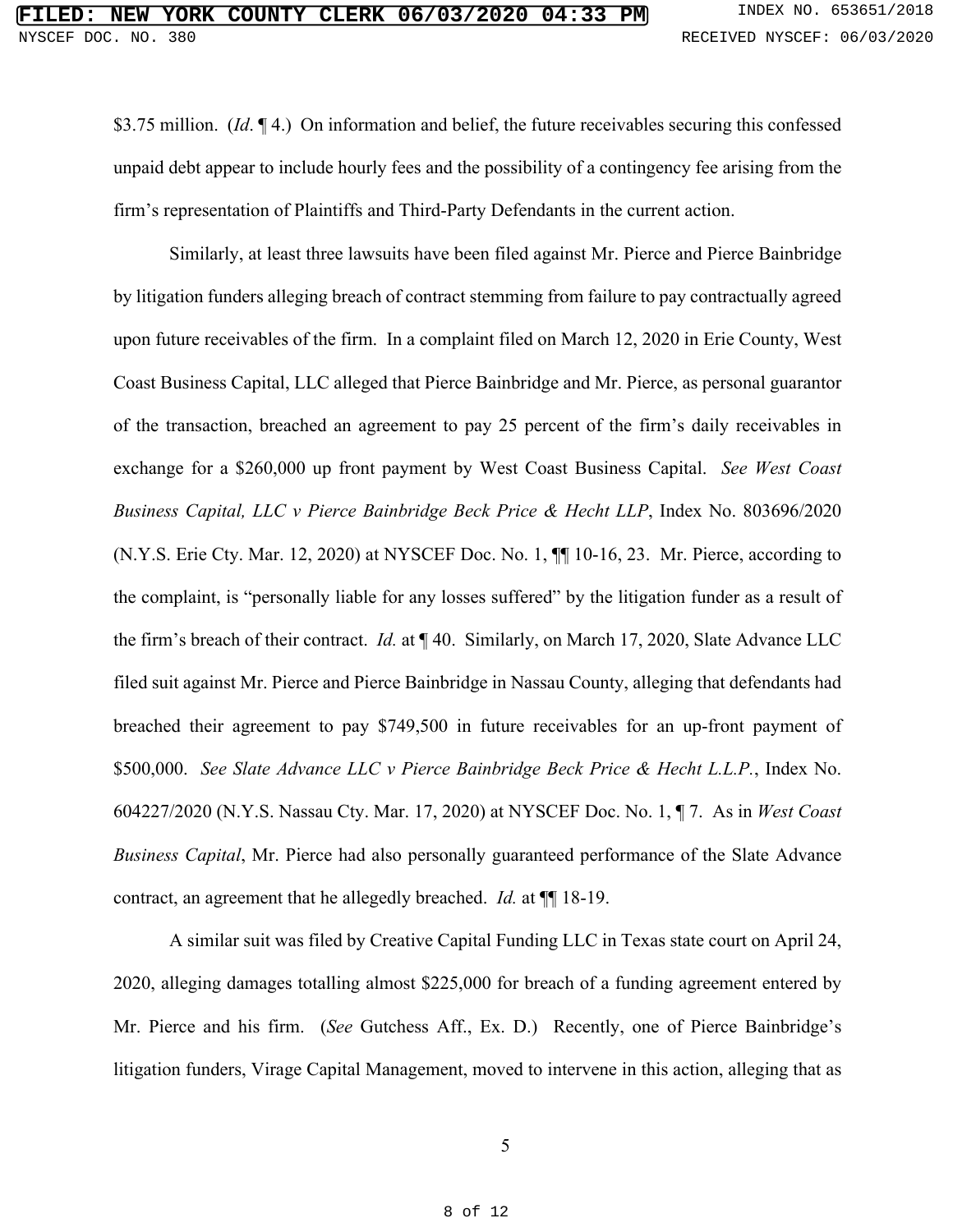provided in its loan agreement with the law firm, "Pierce Bainbridge's debt obligations to Virage would be secured by valid, perfected, and enforceable liens on all right, title, and interest held by Pierce Bainbridge in the proceeds from all of its legal matters." (Gutchess Aff., Ex. E ¶ 3.) Sources cited in Law360 estimate that Pierce Bainbridge is in debt to Virage Capital Management for approximately \$65 million. (Gutchess Aff., Ex. F.) Moreover, two attorneys who have worked with Mr. Pierce have publicly alleged that Mr. Pierce has overvalued the firm's litigations to funders.4

Given the loan defaults faced by Mr. Pierce and Pierce Bainbridge and allegations of double-pledging the firm's assets including, on information and belief, any proceeds the firm would earn from their representation of Plaintiffs and Third-Party Defendants in this matter, Defendants fear that Mr. Pierce and Pierce Bainbridge are faced with an irreconcilable ethical conflict that challenges their ability to represent their clients with professional independence. The New York Rules of Professional Conduct speak to when an attorney might be impermissibly conflicted to represent a client. According to Rule 1.7, "a lawyer shall not represent a client if a reasonable lawyer would conclude that . . . there is a significant risk that the lawyer's professional judgment on behalf of a client will be adversely affected by the lawyer's own financial, business, property or other personal interests." N.Y. R. Prof. Conduct 1.7(a)(2). Rule 5.4(a) further

<sup>&</sup>lt;sup>4</sup> The allegations in a suit by one of Mr. Pierce's former partners, specifically that "Pierce Bainbridge" inflated case valuations to obtain financing that the firm otherwise would not qualify for," formed part of the basis for Plaintiffs' motion to disqualify Defendants' counsel Law Offices of Neal Brickman, P.C. (*See*  NYSCEF Doc. No. 309 at 5.) Similarly, a lawsuit filed by a former co-counsel of Mr. Pierce and his firm alleges that the firm has misrepresented to litigation funders the value of at least one of its litigations. *See Law Offices of Bruce J. Chasan, LLC v Pierce Bainbridge Beck Price & Hecht, LLP*, No. 2:20-cv-01338 (E.D. Pa.) (alleging that Mr. Pierce, in valuing a litigation at approximately \$1 billion, "grossly exaggerated the merit and value" of the litigation to a litigation funder which was allegedly worth less than \$1 million). Defendants have alleged that Pierce Bainbridge and the litigation funders have caused Plaintiffs to inflate the value of the current action. (*See* Third-Party Complaint, NYSCEF No. 332 at ¶ 5.)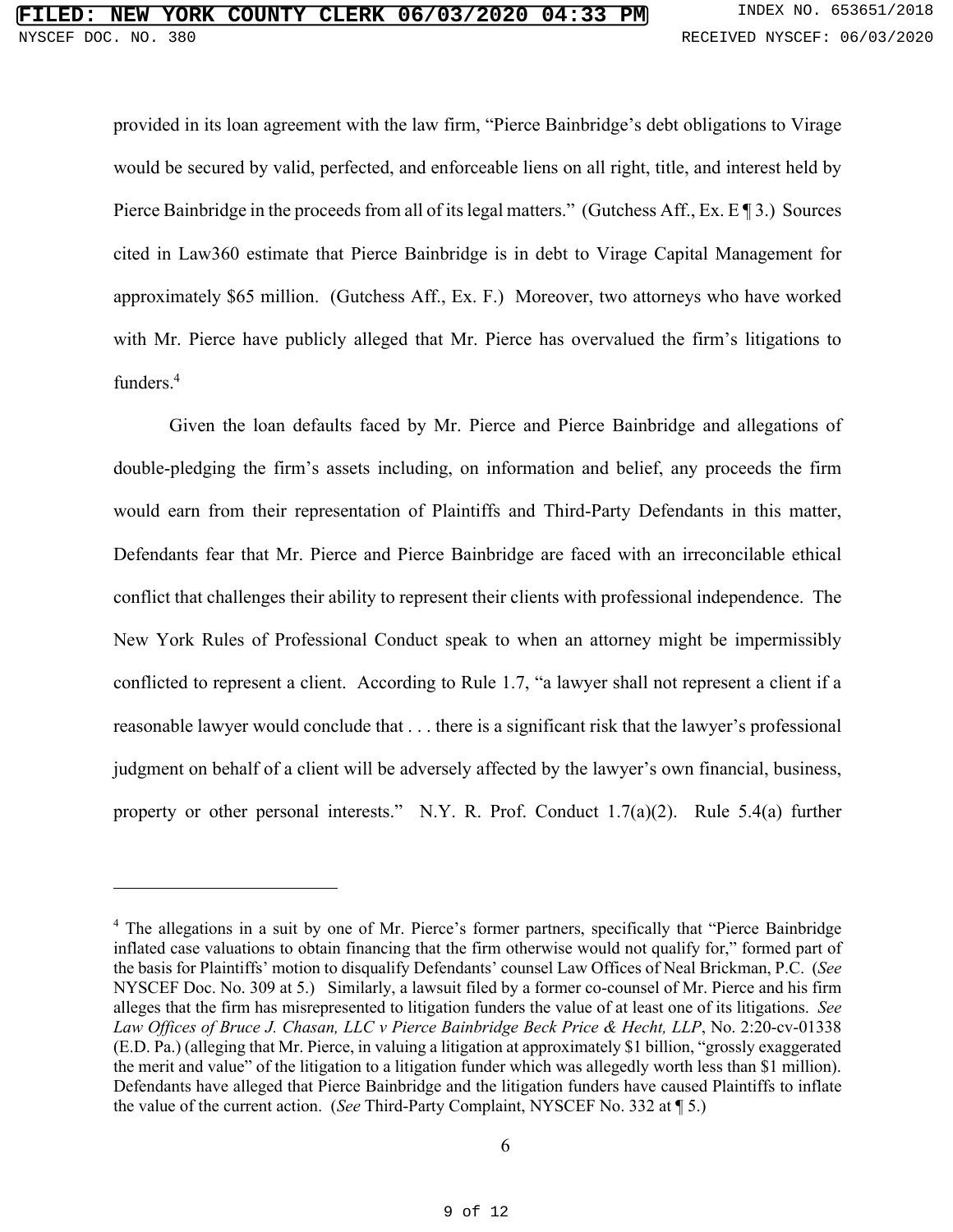admonishes that "[a] lawyer or law firm shall not share legal fees with a nonlawyer" except in situations not relevant here. N.Y. R. Prof. Conduct  $5.4(a)$ .<sup>5</sup>

Mr. Pierce's personal financial entanglements and the multiple lawsuits he is defending against various lenders point directly to a conflict of interest that Defendants fear would impact Mr. Pierce's representation in this matter. Mr. Pierce's own "financial, business, [and] property . . . interests," including liens filed on the firm's cases by non-attorney litigation funders and a personal confession of judgement signed by Mr. Pierce, would impermissibly conflict with his duties as an attorney admitted to practice in New York. *See* N.Y.R. Prof. Conduct 1.7(a)(2). Therefore, Defendants respectfully request that the Court exercise its discretion over the *pro hac vice* admission of foreign attorneys, to "ensure that attorneys admitted in New York and practicing law [here] will practice ethically," 18 Int'l Ltd., 116 Misc 2d at 67, and deny Mr. Pierce's Motion.<sup>6</sup>

<sup>&</sup>lt;sup>5</sup> On July 30, 2018, the New York City Bar Association's Professional Ethics Committee issued advisory Opinion 2018-5, which concluded that nonrecourse commercial litigation funding agreements between a lawyer or law firm and a litigation funder violate Rule 5.4(a)'s prohibition on sharing fees with nonlawyers. *See* The Association of the Bar of the City of New York Committee on Professional Ethics, *Formal Opinion 2018-5: Litigation Funders' Contingent Interest in Legal Fees* (July 30, 2018), https://s3.amazonaws.com/documents.nycbar.org/files/2018416-Litigation\_Funding.pdf.

<sup>&</sup>lt;sup>6</sup> Attorneys from the recently-established law firm of Warren Terzian LLP have provided notice that they intend to move for *pro hac vice* admission to also represent Plaintiffs in this matter. (*See* NYSCEF Doc. No. 378 (indicating Warren Terzian LLP as counsel for Plaintiffs and Third-Party Defendants, with "*pro hac vice* forthcoming").) The partnership of Warren Terzian is comprised entirely of attorneys who recently departed Piece Bainbridge (*see* Lawyers, Warren Terzian LLP, https://www.warrenterzian.com/lawyers (accessed June 3, 2020)). In light of the liens filed against the assets of Pierce Bainbridge by the litigation funders noted above, and because this case, on information and belief, is one of the assets subject to those liens, Defendants have similar concerns about the ability of Warren Terzian LLP to discharge their obligations as attorneys in an ethical and professionally independent manner. *See* N.Y. R. Prof. Conduct 5.4(a).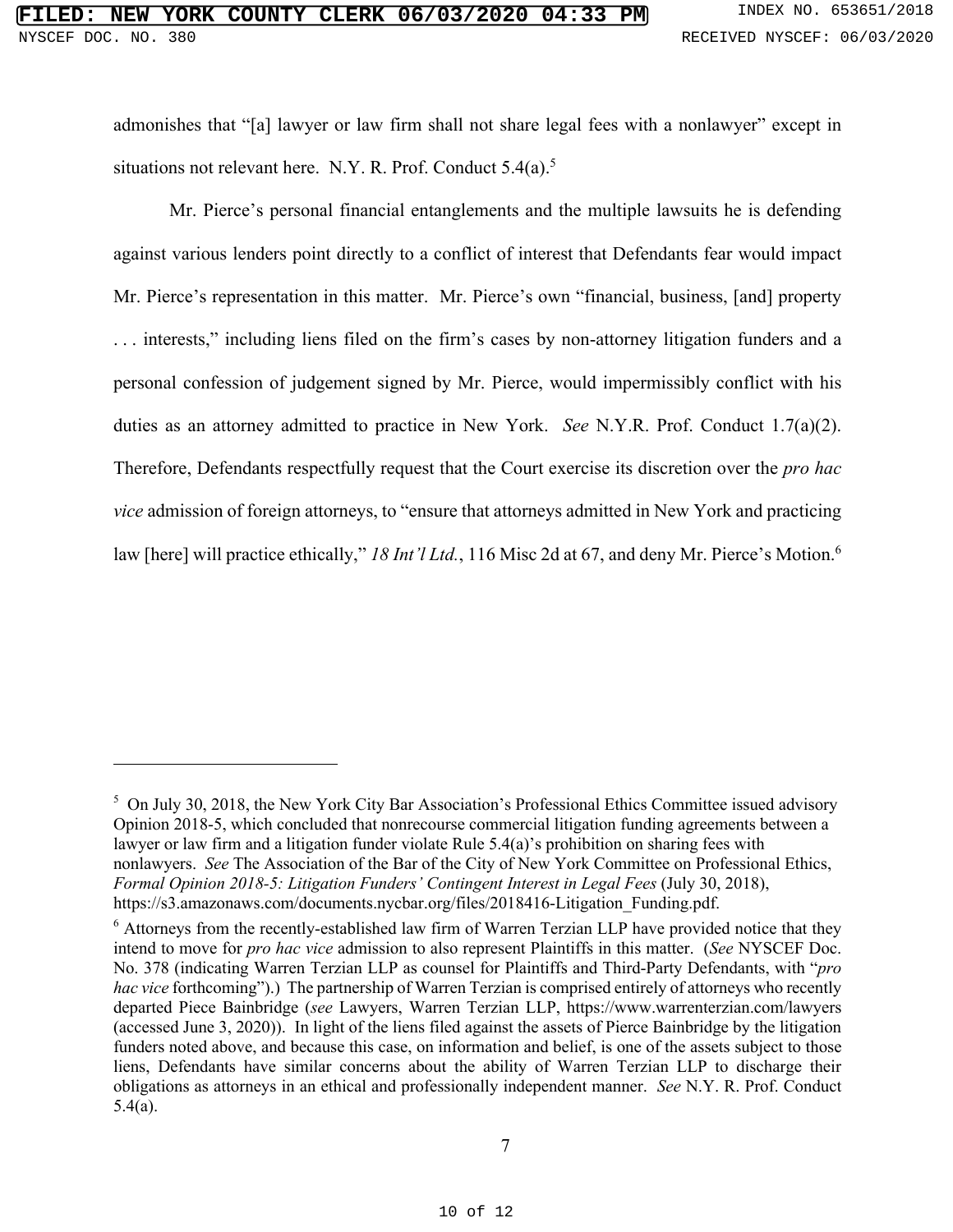### **CONCLUSION**

For the reasons detailed above, Defendants respectfully oppose John M. Pierce's motion

for admission *pro hac vice*.

Dated: New York, New York June 3, 2020

### **AXS LAW GROUP, PLLC**

2121 NW 2nd Avenue, Suite 201 Miami, FL 33127 Tel: 305.297.1878

By: /s/ Jeff Gutchess Jeffrey W. Gutchess Jeff@axslawgroup.com

*Attorneys for the Defendants Kabir Ahmad, IFG General Partner Ltd., Kabir Capital LLC, IFG Fund, L.P., Louisiana Port Holdings LLC, Individually And As A Nominal Defendant, IFG Port Holdings, LLC, and Tradiverse Corporation*